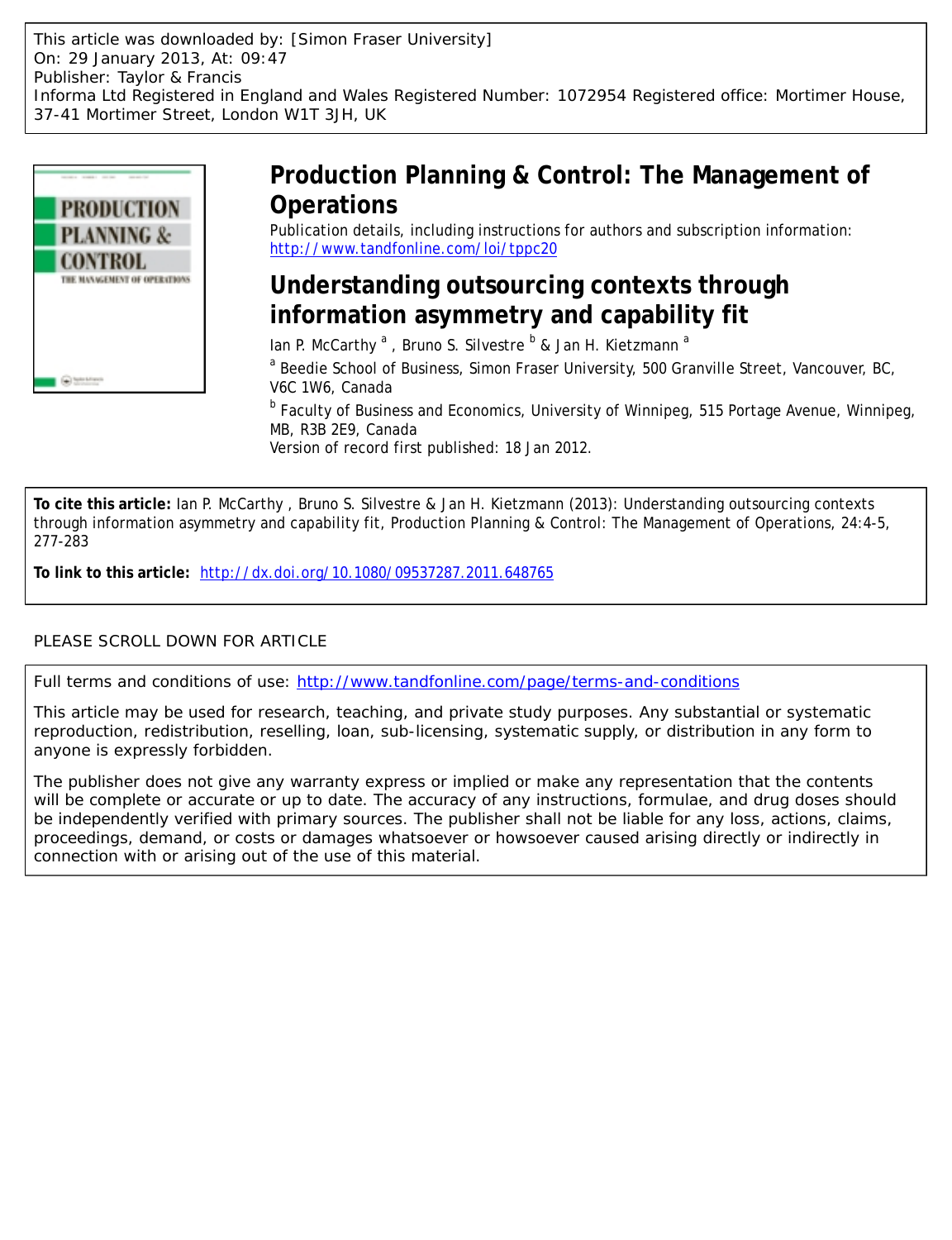

#### Understanding outsourcing contexts through information asymmetry and capability fit

Ian P. McCarthy<sup>a\*</sup>, Bruno S. Silvestre<sup>b</sup> and Jan H. Kietzmann<sup>a</sup>

<sup>a</sup>Beedie School of Business, Simon Fraser University, 500 Granville Street, Vancouver, BC, V6C 1W6, Canada; bEesculty of Business and Economies, University of Winnipeg, 515 Portage Ayenya, Winnipeg, MB, B3B, 2E0, Canada; Faculty of Business and Economics, University of Winnipeg, 515 Portage Avenue, Winnipeg, MB, R3B 2E9, Canada

(Final version received 8 November 2011)

Outsourcing is a strategic activity that has long been central to operations management research and practice. Yet, there are still many outsourcing management challenges that remain. In this article, we explore two of the outsourcing challenges that motivated this special issue and are central to the 10 articles included. To do this, we develop a theoretical model that examines how variations in capability fit and information asymmetry combine to present firms with four different outsourcing contexts. We then explain how each of the articles included in this special issue relate to our theoretical model and explore several avenues for future research.

Keywords: outsourcing; information asymmetry; capabilities; typology; operations management; operations strategy

#### 1. Introduction

Over the past two decades, outsourcing, defined as 'an agreement in which one company contracts out a part of their existing internal activity to another company' (McCarthy and Anagnostou 2004, p. 68), has become an important business practice and an enduring research theme. No longer do business leaders obsess with creating large organisations that try to undertake all value adding activities and own as much of the supply chain as possible. To be competitive, firms now tend to recognise and favour the potential value in sourcing capabilities from the market place. Such capabilities provide operational benefits such as production efficiency, enhanced product and service quality, better process responsiveness and dependability, and greater product variety and process variation. Furthermore, outsourcing benefits can often be strategic in nature, including gaining novel technologies, accessing local knowledge and markets and acquiring government suasion.

Accompanying this growing consideration of outsourcing, there has been an extensive range of studies by economic, public policy, innovation and operations management scholars. These examine why firms outsource (e.g., Hitt and Ireland 1985, Quinn 1999, Quélin and Duhamel 2003, Holcomb and Hitt 2007), how outsourcing alters the boundary and value of organisations and industries (e.g., McCarthy and Anagnostou 2004), how outsourcing helps firms

to develop new products and innovate (Handfield et al. 1999, Silvestre and Dalcol 2009), the capabilities needed to outsource effectively (e.g., Milgrom and Roberts 1990, Levina and Ross 2003, Oh and Rhee 2008), the process of selecting suppliers (e.g., Choi and Hartley 1996, De Boer et al. 2001, Everaert et al. 2007, Huang and Keskar 2007) and collaborating with them (e.g., Liker et al. 1996, Rich and Hines 1997, Takeishi 2001).

Although this prior research has made many valuable contributions, there are still several important outsourcing issues that require research attention. In our call for this special issue, we highlighted the need to better understand how to design, control and measure outsourcing practices. Based on the papers included in this special issue, we suggest that there are two interrelated challenges that combine to describe four different contexts faced by firms undertaking outsourcing. The first challenge relates to information asymmetry between the two parties in an outsourcing agreement. Information asymmetry is when the parties involved in an outsourcing agreement do not have equal access to the same amount or quality of information. This makes an outsourcing transaction imbalanced and inefficient for at least one of the parties involved. Information asymmetry not only damages the outsourcing relationship in the long-run, but also disturbs the performance of the whole supply chain (Corbett et al. 2004). The second challenge,

ISSN 0953–7287 print/ISSN 1366–5871 online  $©$  2013 Her Majesty the Queen in Right of Canada http://dx.doi.org/10.1080/09537287.2011.648765 http://www.tandfonline.com

<sup>\*</sup>Corresponding author. Email: ian\_mccarthy@sfu.ca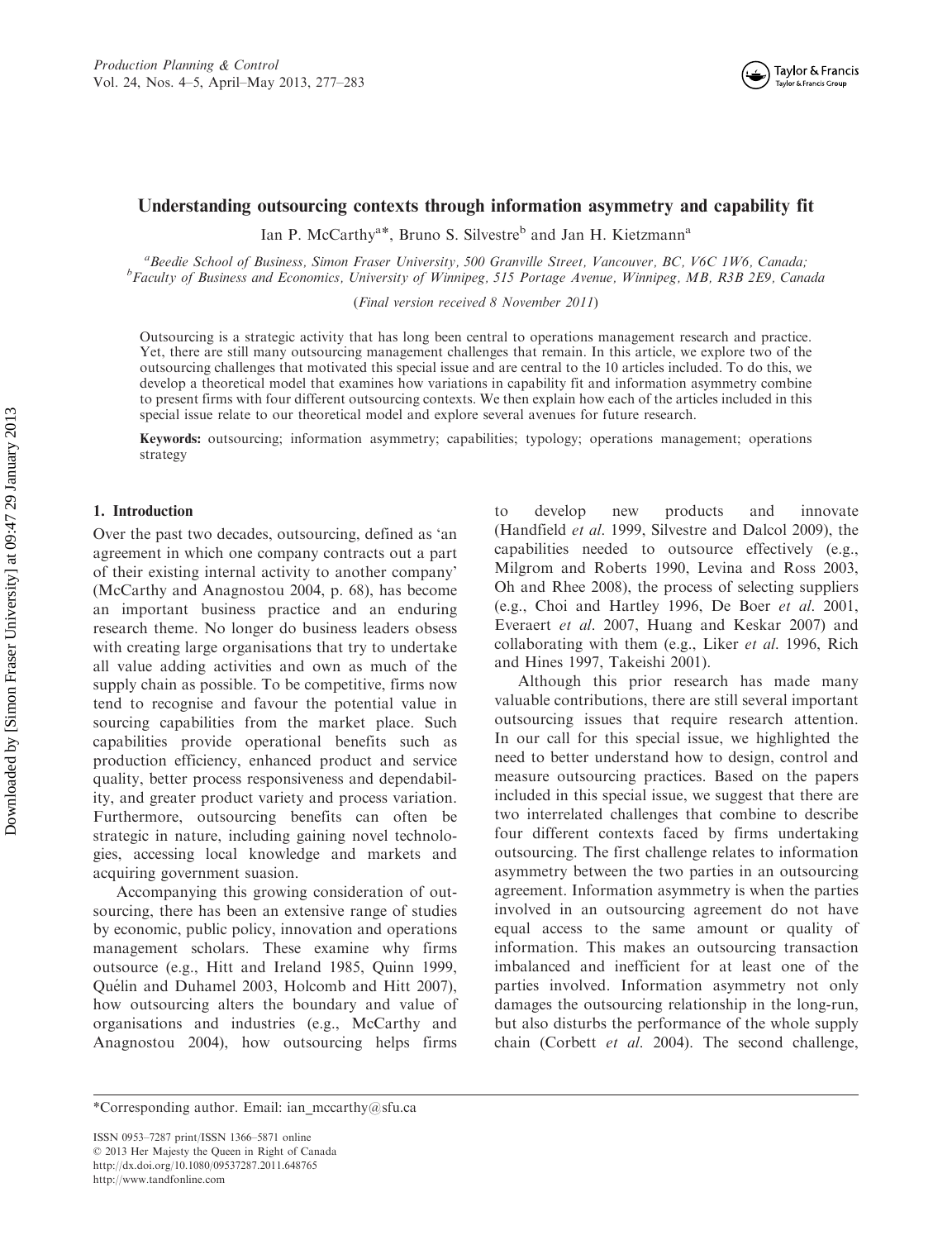capability fit, is the matching of a buyer's needs with a supplier's offerings. The alliance strategy literature (e.g., Niederkofler 1991, Douma et al. 2000) and supply chain literature (Stock et al. 2000, Zsidisin 2003, Taps and Steger-Jensen 2007) suggest that an appropriate fit between the capabilities of two firms will yield better performance than when misfits occur. This is because outsourcing involves a buyer acquiring from suppliers bundles of resources and skills (i.e., capabilities) that are critical to the buyer's performance; and thus, the stronger the capability fit, the better the resulting outsourcing performance for both parties.

In the remainder of this introductory article, we discuss these two outsourcing challenges in greater detail and explain how variations in them combine to produce four different outsourcing contexts for firms. We propose the concept of 'outsourcing context' as a way to describe the interplay between these two outsourcing challenges and to signal the implications of the context for firms. We then introduce the articles in this special issue and highlight how they focus on the challenges and contexts in our model. We conclude by suggesting several opportunities for future research.

#### 2. The model

An important benefit of conceptualising different outsourcing contexts in terms of key challenges is the potential this provides for the examination of the complexity involved and for the evaluation of the implications for firms. To that end, we now introduce the two challenges and the resulting contexts.

#### 2.1. Information asymmetry

A frequent issue faced by the firms embarking on an outsourcing agreement is the lack of perfect information they have about each other's needs and offerings. This is known as information asymmetry. The information deficiency can be in a number of areas, including incomplete price and cost information for the products and services; limited or unreliable demand information for the products or services; and undisclosed strategic and innovation plans that might affect outsourcing performance. Information asymmetry is common because such information is often kept confidential to avoid competitors learning of it; but more typically buyers and suppliers avoid disclosure when possible in order to extract maximum financial benefits from the relationship in the short-term.

Prior research on information asymmetry in outsourcing has examined how this challenge impacts the

outsourcing agreement (i.e., the contract) and the outsourcing outcome (see Zhou and Ren 2010). For instance, Hasija et al. (2007) show that when firms face high levels of information asymmetry, the agreements that are established are lengthier and more complex, so as to help mitigate the risks associated with uncertainty and ambiguity. Akan *et al.* (2011) examine the contracts in call centre outsourcing, focusing on information asymmetry in terms of demand for the call centre service. They find that the nature of the contract significantly varies when the buyer issues the contract versus when the supplier issues a quote or tender for the contract. This leads to a significant distortion in the respective capacity planning models for both parties. Also, Ren and Zhang (2009), also studying call centres, examine how contracts vary when the buyer does not know the vendor's capacity cost or quality cost. While these two costs are often correlated in this industry, they find that the greater the information asymmetry, the greater the correlation.

From such prior research, we put forward that high information asymmetry is associated with two detrimental behaviours. First, suppliers tend to 'blind' buyers by concealing operational information such as costs and demand forecasts. Second, buyers tend to 'squeeze' suppliers to try to extract operational benefits that are often unrealistic and unsustainable. Both these behaviours escalate the contract design costs and outsourcing delivery costs, damaging the performance of both firms and the supply chain in the long term. In contrast, low information asymmetry benefits from 'enlightening' and 'developing' behaviours, where both parties are more inclined to trust each other, communicate more openly and coordinate and collaborate for mutual benefits.

#### 2.2. Capability fit

The concept of fit is central to organisational contingency theory (Hofer 1975), in which, it is assumed that there is no one best way to design and operate an organisation – it depends! Firms should strive to fit or align with the conditions of the industrial context in which they are operating. These industry conditions can vary in terms of munificence or abundance of resources (Castrogiovanni 1991), the velocity or the rate and direction of industry change (Eisenhardt 1989, McCarthy *et al.* 2010); and the complexity or heterogeneity of the environment (Aldrich 1979). The fit between an organisation and its environment can also be based on different elements or features of the organisation including: organisational structure; type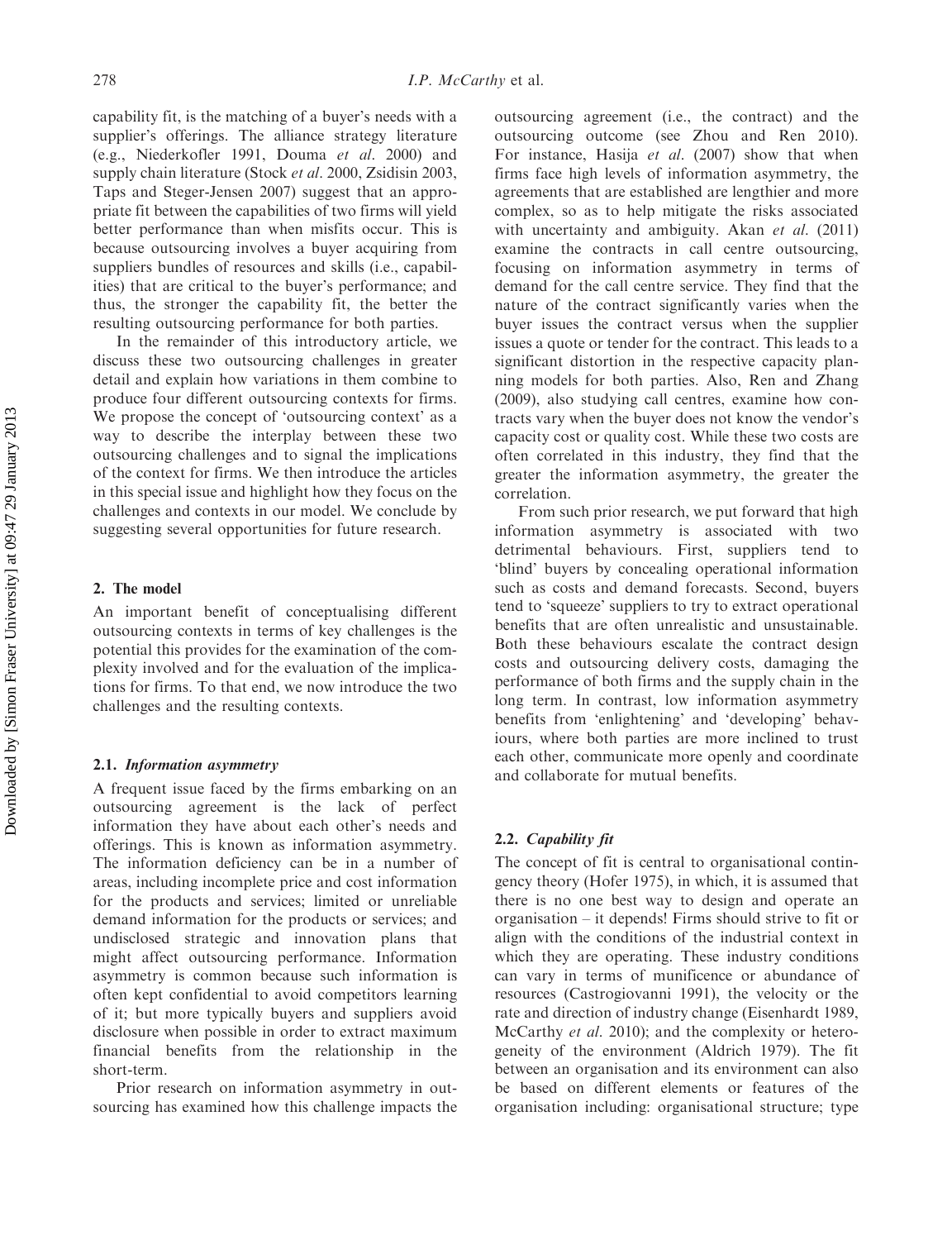|                   |      | <b>Opaque Outsourcing Context</b>                                                                                                                                                                             | <b>Symbiotic Outsourcing Context</b>                                                                                                                                                                                    |
|-------------------|------|---------------------------------------------------------------------------------------------------------------------------------------------------------------------------------------------------------------|-------------------------------------------------------------------------------------------------------------------------------------------------------------------------------------------------------------------------|
| Capability<br>Fit | High | Outsourcing will be operationally<br>efficient, effective and somewhat<br>sustainable; but its performance will<br>be constrained due to blinding and<br>squeezing behaviours.                                | Outsourcing will be operationally fit.<br>with good performance that is<br>enhanced by enlightening and<br>developing behaviors due to high<br>levels of trust, transparency and<br>collaboration between both parties. |
|                   |      | <b>Discordant Outsourcing Context</b>                                                                                                                                                                         | <b>Inconsistent Outsourcing Context</b>                                                                                                                                                                                 |
|                   | Low  | Outsourcing will be operationally<br>unfit with bad performance that is<br>compounded by blinding and<br>squeezing behaviors due to limited<br>trust, transparency and collaboration<br>between both parties. | Outsourcing will be operationally<br>inefficient, ineffective and<br>unsustainable; but its performance<br>will be enhanced due to sharing and<br>collaboration                                                         |
|                   |      | High<br><b>Information</b>                                                                                                                                                                                    | Low                                                                                                                                                                                                                     |
|                   |      | Asymmetry                                                                                                                                                                                                     |                                                                                                                                                                                                                         |

Figure 1. Outsourcing contexts: a theoretical model.

of technology employed (Kietzmann 2009); management style; and the size of firm. As many of the papers in the special issue consider such conditions, in this article, we develop a contingency-based framework to review them and highlight this. Specifically, one dimension of our framework is the degree of fit (or the alignment) between the capability need and capability offering. As we now explain this affects both firms' performance in the outsourcing relationship.

Capabilities are derived from how firms combine, organise and work their resources to produce offerings. If the capabilities provide an offering that is differentiating and competitive, they are referred to as core capabilities (Leonard-Barton 1992); distinctive competences (Hitt and Ireland 1985), or core competencies (Hayes et al. 1988, Prahalad and Hamel 1990). In terms of operations, the advantage offered by capabilities can be prompted and measured using a number of interrelated operational drivers including: speed, dependability, quality, cost, flexibility and innovation (see McCarthy 2004). In our model, we suggest that capability fit is central to the performance of an outsourcing arrangement because the matching of reciprocal needs and offerings is essential to both parties achieving their outsourcing objectives. When there is a low capability fit (i.e., a misfit), an outsourcing arrangement will more likely to be ineffective (i.e., it was the wrong thing to do); inefficient (i.e., it does not work well) and unsustainable (i.e., it will not work out in the long-run). In contrast, a high capability fit between two firms will more likely to be effective, efficient and sustainable.

We propose the concept of an 'outsourcing context', as a way to describe how variations in information asymmetry and capability fit combine to affect outsourcing. Although both these challenges of outsourcing continuously vary, we use combinations of high or low information asymmetry and high or low capability fit, so that our model is both parsimonious and bounded. The result is a typology (Figure 1) with four distinct outsourcing contexts – *opaque*, *symbiotic*, discordant and inconsistent – and associated implications for firms.

#### 3. The work in this special issue

In this section, we summarise the articles that appear in this special issue and show how they focus on the outsourcing challenges defined in our theoretical model. To do this, we present a table (Table 1) that shows what aspect of outsourcing each article focuses on, how this focus relates to the outsourcing challenges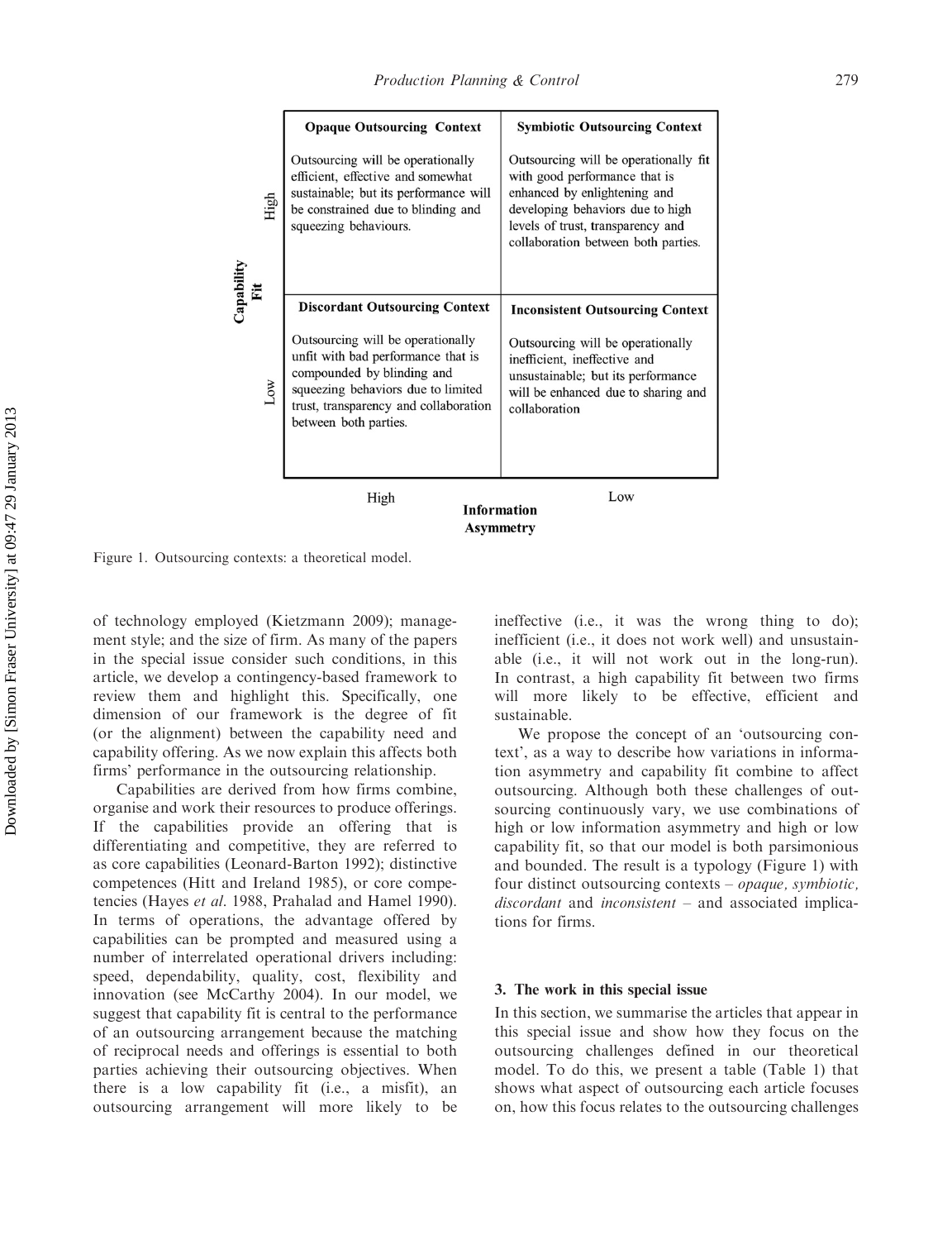| ١                          |
|----------------------------|
| $\sim$<br>י<br>י           |
| ١<br>l<br>֕<br>Į           |
| <b>THOMAS CONTROL</b><br>I |
| ֧ׅ֜֜֝                      |
|                            |
| ļ                          |

Table 1. Summary of the special issue articles. Table 1. Summary of the special issue articles.

| Article                                       | Outsourcing focus                                                                                            | information<br>asymmetry<br>Level of | capability fit<br>Level of | Approach and contribution                                                                                                                                                                                              |
|-----------------------------------------------|--------------------------------------------------------------------------------------------------------------|--------------------------------------|----------------------------|------------------------------------------------------------------------------------------------------------------------------------------------------------------------------------------------------------------------|
| Pehlivan, Berthon, Leyland<br>and Chakrabarti | evolution by creative<br>the shaping of<br>technological<br>Innovation and<br>consumers                      | Low                                  | High                       | Looks at how the iPhone has been transmuted<br>in consumer-generated ads to show how<br>outsourcing can be open, informal and<br>passive in nature.                                                                    |
| Lin, Piercy and Campbell                      | Outsourcing of creative capabilities<br>industry<br>in the fashion                                           | High                                 | High                       | outsourcing. Finds that there is a symbiotic-<br>Uses a case study to examine resource-based<br>and transaction-cost tensions in creative<br>parasitic relationship between small<br>designers and large buyers.       |
| Kitcher, McCarthy, Turner<br>and Ridgway      | Understanding and measuring the<br>effects of outsourcing using an<br>example from the aerospace<br>industry | Low                                  | High                       | The development and illustration of a total<br>measuring the effects of outsourcing.<br>factor productivity framework for                                                                                              |
| Shishank and Dekkers                          | design and engineering functions<br>Tactical outsourcing decision for                                        | Low                                  | High                       | framework using a Delphi survey to identify<br>decisions during the design and engineering<br>The development of an outsourcing decision<br>and evaluate the importance of different<br>phases of product development. |
| Al-Zu'bi and Tsinopoulos                      | using open innovation approaches<br>Outsourcing product development<br>and lead users                        | High                                 | High                       | outsourcing activities to lead users relative<br>to in house new product development.<br>Empirical study of the cost impact of                                                                                         |
| Westphal and Sohal                            | Outsourcing decision models                                                                                  | High                                 | High                       | A review and taxonomy of outsourcing<br>decision models.                                                                                                                                                               |
| Datta and Roy                                 | high-risk and<br>complex capabilities<br>Outsourcing of                                                      | High                                 | Low                        | the impacts of contract type and incentive<br>An agent-based simulation model to explore<br>mechanism on outsourcing performance.                                                                                      |
| Plugge and Bouwman                            | The supply side of information<br>technology outsourcing                                                     | Low                                  | High                       | capabilities, organisational structure and<br>An empirical study of the link between<br>outsourcing performance.                                                                                                       |
| Solakivi, Töyli and Ojala                     | The motives and costs of logistic<br>outsourcing                                                             | Low                                  | High                       | An empirical study finds a positive correlation<br>between amount of logistic outsourcing and<br>costs, and that flexibility is the capability<br>that motivates most.                                                 |
| Bhattacharya, Singh and<br>Bhakoo             | A dyadic view of outsourcing<br>multiple functions                                                           | High                                 | High                       | ferently, but yet, share some commonalities<br>Agency theory concepts were used to explain<br>how two parties perceive outsourcing dif-<br>about outsourcing.                                                          |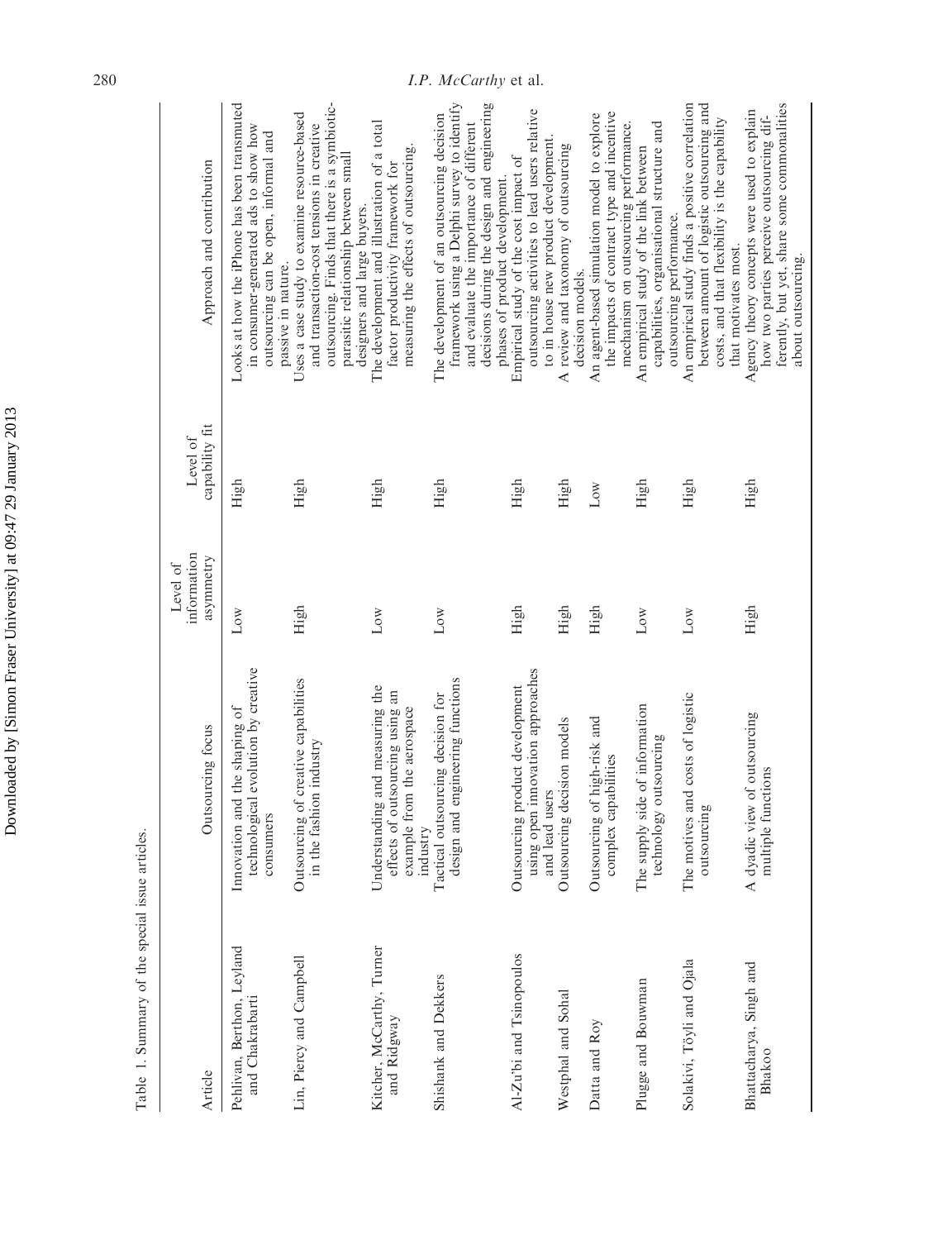of capability fit and information asymmetry, and the approach and the core contribution each article makes to research and/or practice.

#### 4. Opportunities for future research

Based on our theoretical model and the contributions of the 10 articles that make up this special issue, we suggest that there are some potentially fruitful opportunities for future research.

First, we support a new, dynamic view of the interplay between information asymmetry and capability fit, and the associated outsourcing contexts. While all the articles in the special issue can be grounded in these challenges, there remains a dearth of research on how these outsourcing contexts evolve. That is, the challenges and contexts are unlikely to remain fixed over time, because the familiarity and experience that each party gains about the other should impact the relationship fit and transparency. This dynamic offers a number of interesting questions. For example, what conditions or mechanisms might drive an outsourcing arrangement to evolve from a discordant context to a symbiotic context, for instance, and vice versa? What are the timescales involved in shifting from one context to another? In practice, is it important to focus on and address both outsourcing challenges simultaneously and can they be tackled sequentially?

Second, studies that examine how the characteristics of individual managers impact outsourcing are relatively rare. While some of the papers in this issue focus on the decision-making frameworks that can be used for outsourcing; the experience, cognitive abilities and decision-making approaches of managers are rarely considered by the field. Future research, therefore, could examine such characteristics and assess their impact on the design, control and performance of outsourcing agreements. In particular, future studies could examine how different managerial characteristics are associated with each of the outsourcing contexts in our model.

Third, in terms of capability fit, one operational driver not covered by the papers in this special issue is that of sustainable outsourcing or green outsourcing. As sustainability is an increasingly important issue, and it is causally connected to other capabilities such as cost and quality (see Garetti and Taisch forthcoming), it will significantly impact the capability fit challenge. Thus, we suggest that there is need to undertake survey research that examines what firms are doing to accommodate or attain a green capability via outsourcing, as well as empirical theory testing research that examines the impact of this operational driver on the outsourcing context and outsourcing performance of firms.

Fourth, there is a need to close the gap between research on outsourcing and supply chain management. Several studies on supply chain management have argued that focal firms are increasingly concentrating on strategies to enhance supply chain efficiency and/or responsiveness. However, there is an opportunity for research that investigates outsourcing contexts in relation to whole supply chain performance. More specifically, we endorse further research on how and why the outsourcing challenges (information asymmetry and capability fit) affect the ability of supply chains to achieve the desired level of efficiency (low cost) and responsiveness (high flexibility).

#### 5. Conclusions

In this article, we explore two of the outsourcing challenges that impact the design, control and measurement of outsourcing practices: information asymmetry – the lack of perfect information they have about each other's needs and offerings; and capability fit – the extent to which suppliers can satisfy buyers needs in terms of resources and skills. We then propose the concept of 'outsourcing context' as a way to clarify the interplay between these two outsourcing challenges and the resulting implications for firms.

All articles included in this special issue break new ground in that they further advance our understanding of these challenges and the responses needed for attaining a capability fit and coping with information asymmetry. They examine these challenges from different analytical levels and perspectives (i.e., individuals, organisations and industries) and in settings that range from the fashion industry to aerospace manufacturing. The papers in this special issue also vary in that they employ a range of methodological and theoretical approaches. As outsourcing will continue to be important to both managers and researchers, it is our hope that the research in this special issue and the identified research avenues inform teaching and practice and help guide and motivate future research on the challenges of designing, controlling and measuring outsourcing practices.

#### Acknowledgements

The editors acknowledge all the authors and reviewers, who have contributed to this special issue. We are also grateful to Stephen Childe for his support and commitment to this special issue.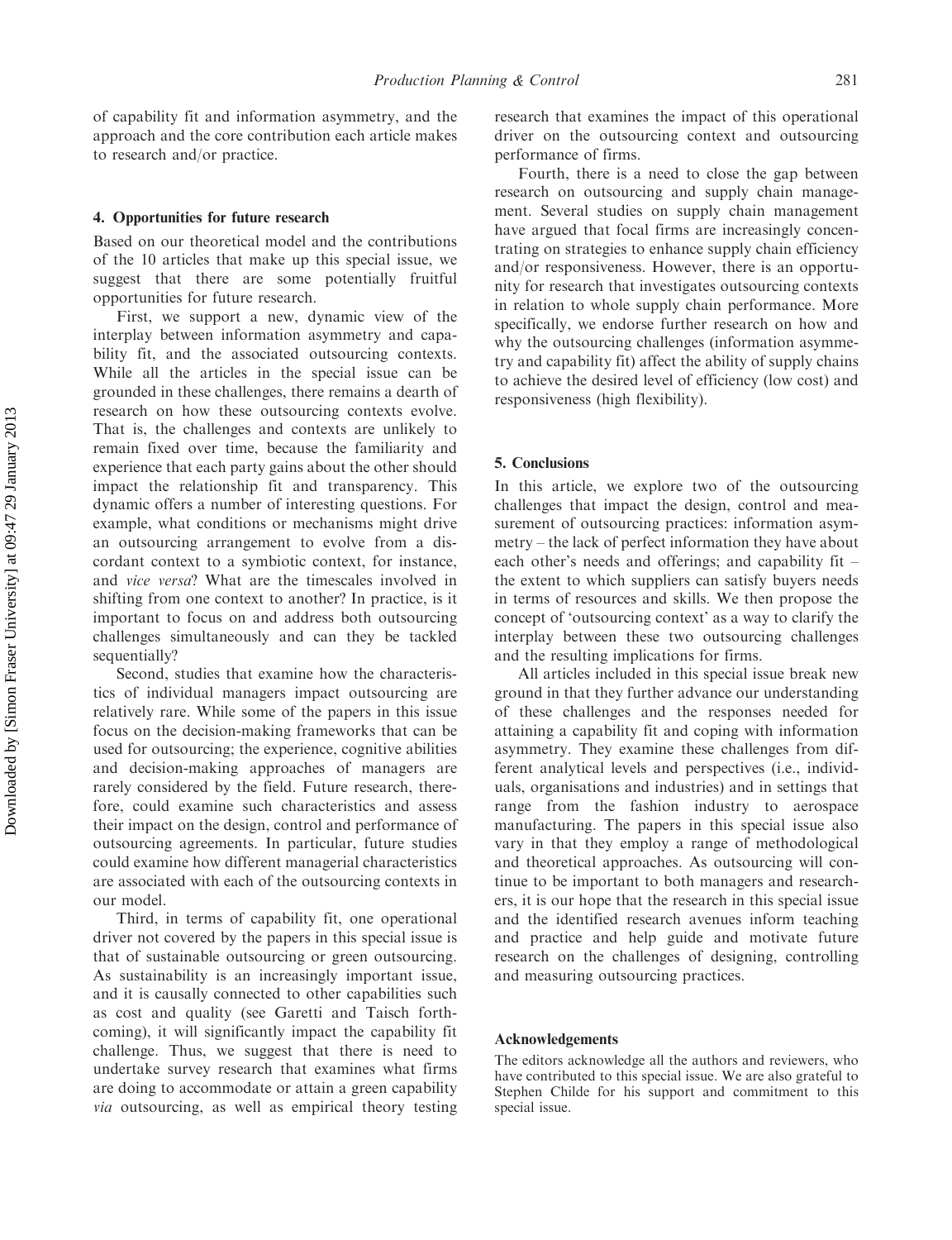#### Notes on contributors



Professor Ian McCarthy is the Canada Research Chair in Technology and Operations Management at the Beedie School of Business at Simon Fraser University. He received his MSc and PhD from the University of Sheffield, and prior to joining Simon Fraser University, he was a faculty member at the Universities of

Warwick and Sheffield. Focusing on technology-based firms, Professor McCarthy is well known for his work on how firms should be designed and managed, in terms of their operations, so as to succeed in different industries. He uses complex systems theory, evolutionary theory and classification methods to identify and map the different operational designs that firms must adopt. In particular, he is interested in how firms differ in their new product development processes, R&D management control systems, outsourcing practices and collaborative networks.



Dr Bruno Silvestre is an assistant professor in the Faculty of Business and Economics at the University of Winnipeg, Canada. He received his PhD from the Catholic University of Rio de Janeiro, Brazil. Prior to joining University of Winnipeg, Dr Silvestre worked as a Research Associate at the University of Sussex in UK and

Simon Fraser University in Canada. He also lectured for some top Brazilian Business and Engineering Schools. Dr Silvestre has 12 years of managerial experience in the energy industry. More recently, he worked as a New Business Development Executive at ELETROBRAS, the major Brazilian National Utility. Prior to that, Dr Silvestre worked for the German company B. Braun Melsungen and a research park and firm incubator coordinating a number of technology-based start-up projects. His research interests are associated with the technology and innovation management and supply chain management areas.



Jan Kietzmann is an assistant professor at the Beedie School of Business at Simon Fraser University. He received his PhD in 2007 from the London School of Economics. In his Innovation and Information Systems research, Jan focuses on emerging mobile technologies and how the information flows they enable impact

supply chains, how they affect relationships between firms and consumers in particular, and how they shape society in general. In his empirical work, Jan has worked with small and large firms in Europe and North America to study their management of technological innovation and product development processes. Jan uses Activity Theory, Community-Based Theories and Contingency Theory, among others, to develop analytical models for academia and practical frameworks for a managerial audience.

#### References

- Akan, M., Ata, B., and Lariviere, M.A., 2011. Asymmetric information and economies-of-scale in service contracting. Manufacturing and Service Operations Management, 13 (1), 58–72.
- Aldrich, H., 1979. Organizations and environments. Englewood Cliffs, NJ: Prentice-Hall.
- Castrogiovanni, G.J., 1991. Environmental munificence: a theoretical assessment. Academy of Management Review, 16 (3), 542–565.
- Choi, T.Y. and Hartley, J.L., 1996. An exploration of supplier selection practices across the supply chain. *Journal* of Operations Management, 14, 333–343.
- Corbett, C.J., Zhou, D., and Tang, C.S., 2004. Designing supply contracts: contract type and information asymmetry. Management Science, 50 (4), 550–559.
- De Boer, L., Labro, E., and Morlacchi, P., 2001. A review of methods supporting supplier selection. European Journal of Purchasing and Supply Management, 7, 75–89.
- Douma, M.U., et al., 2000. Strategic alliances: managing the dynamics of fit. Long Range Planning, 33, 579–598.
- Eisenhardt, K.M., 1989. Building theories from case study research. Academy of Management Review, 14 (4), 532–550.
- Everaert, P., Savens, G., and Rommel, J., 2007. Sourcing strategy of Belgian SMEs: empirical evidence for the accounting services. Production Planning & Control, 18 (8), 716–725.
- Garetti, M. and Taisch, M., forthcoming. Sustainable manufacturing: trends and research challenges. Production Planning & Control.
- Handfield, R.B., et al., 1999. Involving suppliers in new product development? California Management Review, 42, 59–82.
- Hasija, S., Pinker, E., and Shumsky, R., 2007. Call center outsourcing under information asymmetry. Rochester, NY: Simon Graduate School of Business, University of Rochester, Simon School Working Paper No. FR 09-07.
- Hayes, R.H., Wheelwright, S.C., and Clark, K.B., 1988. Dynamic manufacturing: creating the learning organization. New York, NY: Free Press.
- Hitt, M.A. and Ireland, R.D., 1985. Corporate distinctive competence, strategy, industry and performance. Strategic Management Journal, 6, 273–293.
- Hofer, C.W., 1975. Toward a contingency theory of business strategy. Academy of Management Journal, 18 (4), 784–810.
- Holcomb, T.R. and Hitt, M.A., 2007. Toward a model of strategic outsourcing. Journal of Operations Management, 25, 464–481.
- Huang, S.H. and Keskar, H., 2007. Comprehensive and configurable metrics for supplier selection. International Journal of Production Economics, 105, 510–523.
- Kietzmann, J.H., 2009. For those about to tag. In: M.M. Head and E.Y. Li, eds. Mobile and ubiquitous commerce: advanced e-business methods. Hershey, PA: Idea Group Publishing, 1–14.